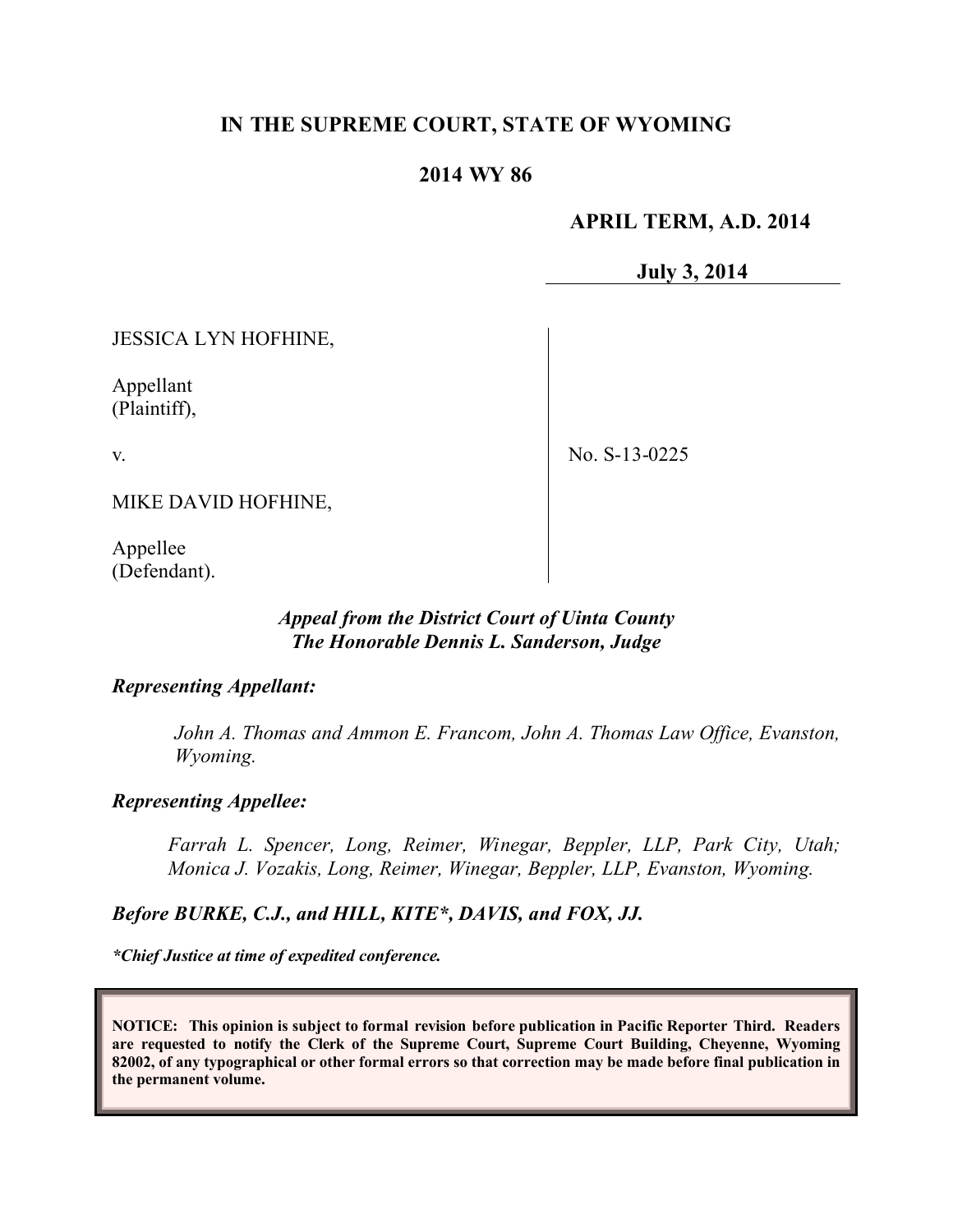## **BURKE, Chief Justice.**

[¶1] Appellant, Jessica Lyn Hofhine, challenges the district court's order denying her "Motion for Enforcement of Judgment and Decree of Divorce." She asserts she is entitled to an "income equalization" payment under the terms of the parties' divorce decree. She also contends the district court erred in awarding attorney's fees to Appellee. We affirm.

## *ISSUES*

[¶2] Ms. Hofhine presents the following issues:

- 1. Whether the district court erred in its interpretation and application of the legal documents governing the property distribution between Appellant and Appellee, and the equalization of their incomes.
- 2. Whether the district court violated Appellant's right to due process of law when it did not allow any party or witness testimony at the hearing on Appellant's motion to equalize income.
- 3. Whether the district court's order awarding attorney's fees should be reversed.

Mr. Hofhine presents an additional issue:

1. Whether Husband is entitled to attorney's fees incurred on appeal.

### *FACTS*

[¶3] The parties were married in 2001. Ms. Hofhine filed for divorce in September, 2010. At that time, Mr. Hofhine was the president and sole shareholder of New Tech Inspection Service (New Tech), and Ms. Hofhine worked for the company as an office manager and bookkeeper. In November, 2010, after Ms. Hofhine submitted a motion for temporary spousal support, the district court entered an "Order Setting Current Salaries," which provided that both parties would "continue to be employed by New Tech Inspection Service at their current salaries of \$5,200.00 gross each per each semi-monthly pay period." The order also stated that "any additional compensation from New Tech Inspection Service in the form of draws, or otherwise, shall not be paid to either party without the written consent of both parties or by court order."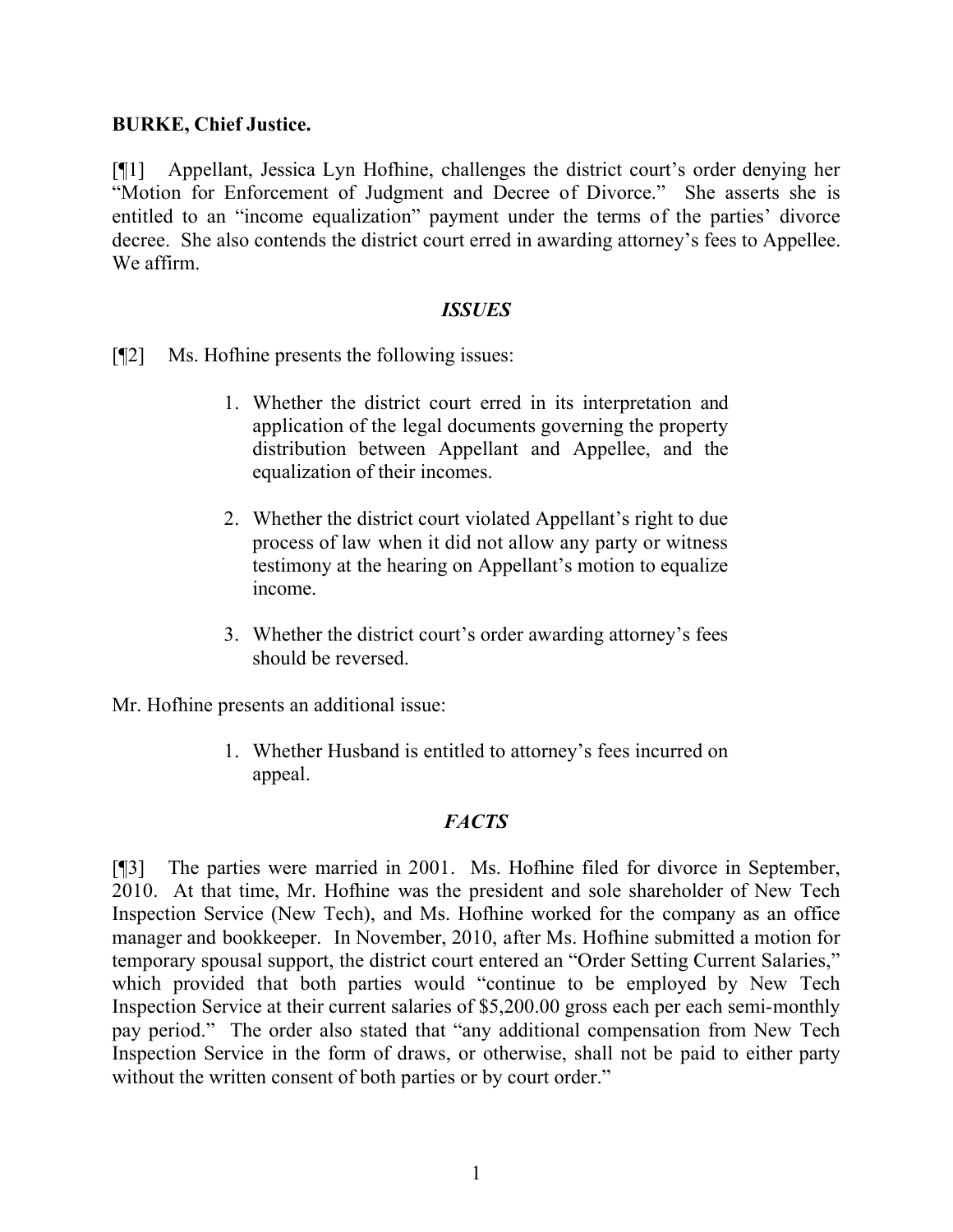[¶4] In September, 2011, the parties entered into a property settlement agreement. The "Stipulation and Agreement" provided that Mr. Hofhine would pay to Ms. Hofhine "a total cash settlement for any and all interest in New Tech Inspection Service [in] the sum of \$375,000." Paragraph 18 of the Stipulation and Agreement stated that "This agreement is intended to be and shall be a full, final and complete property settlement between the parties and neither party shall make any property claim against the other except as herein provided and set forth."

[¶5] The Stipulation and Agreement was subsequently incorporated into the Decree of Divorce entered by the district court on September 23, 2011. On October 27, the court entered a Judgment and Decree of Divorce Nunc Pro Tunc to correct a typographical error in the original Decree. Paragraph 11ac of the Decree Nunc Pro Tunc provided that Ms. Hofhine

> shall have as her sole and separate property . . . An amount to be paid by Defendant to Plaintiff to equalize the incomes of the parties to the date of termination of Plaintiff's employment as set forth above, pursuant to the provisions set forth in the Order Setting Current Salaries . . . filed by the Court on November 5, 2010 which equalized the salaries of both parties.

Ms. Hofhine's employment with New Tech ended in October, 2011.

[¶6] In May, 2012, Ms. Hofhine filed a "Motion for Enforcement of Judgment and Decree of Divorce." A hearing was held on the motion and during that hearing Ms. Hofhine claimed that Mr. Hofhine had withdrawn approximately \$182,000.00 from the company in the form of dividends, special pay, and draws, and that these withdrawals should have been equalized under Paragraph 11ac of the Decree Nunc Pro Tunc. Following the hearing, the district court entered an order denying Ms. Hofhine's motion. The court concluded as follows:

> 4. Paragraph 4 of the Decree of Divorce clearly and unambiguously provided that Plaintiff be paid a total of \$375,000 as a complete and final cash settlement for any and all interests that Plaintiff had in New Tech Inspection Services. Therefore, Plaintiff has no claim to any additional compensation for any interest Plaintiff now claims to have in New Tech Inspection Services.

. . .

7. The Order Setting Salaries required only that the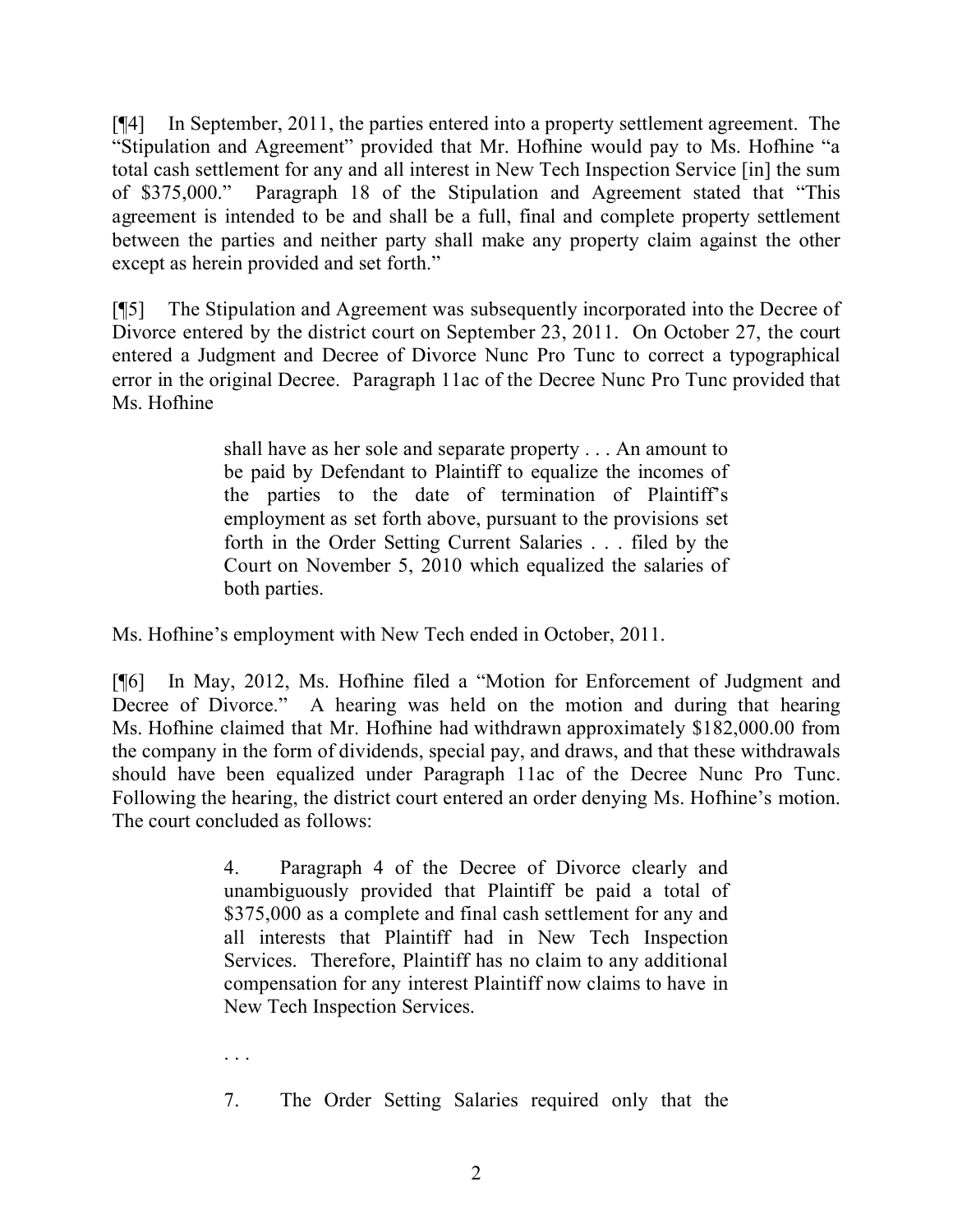parties' salaries from New Tech Inspection Services be equalized so that both parties received a salary of \$10,400.00 per month, which Plaintiff did not dispute that she received until her termination date. The Order Setting Salaries did not require that any dividends, special pay, or draws be equalized.

Additionally, the court noted that "as of June 2011, Plaintiff knew of the dividends, special pay, and draws she now claims should be equalized but Plaintiff did not ask the Court for compensation or equalization of such payments before the Decree of Divorce was entered on September 23, 2011." The court concluded that "because Plaintiff had knowledge of the payments that she now argues should have been equalized but failed to request such equalization, Plaintiff waived any claim she may have had to such equalization when the final Decree of Divorce was entered." The court also entered an order awarding attorney's fees to Mr. Hofhine, as permitted under the Decree Nunc Pro Tunc. Ms. Hofhine filed a timely appeal from the district court's orders.

# *DISCUSSION*

[¶7] In her first issue, Ms. Hofhine contends the district court erred in concluding that she was not entitled to equalization of income under the parties' divorce decree. She asserts that Mr. Hofhine received compensation from New Tech in the form of dividends, special pay, and draws for personal use. She claims that this additional compensation must be considered income for tax purposes, and should also be considered "income" that is subject to the equalization requirement under Paragraph 11ac of the decree. It is undisputed that the funds which Ms. Hofhine seeks to have equalized were paid to Mr. Hofhine prior to entry of the decree. Mr. Hofhine asserts that only salary was required to be equalized and that Ms. Hofhine received all salary required to be paid to her pursuant to the decree.

[¶8] In order to resolve this issue, we must interpret the provisions of the decree, the parties' Stipulation and Agreement, and the Order Setting Current Salaries. We have repeatedly held that interpretation of contracts is a question of law, which we review *de novo*. *Knight v. TCB Constr. & Design, LLC*, 2011 WY 27, ¶ 7, 248 P.3d 178, 181 (Wyo. 2011).

[¶9] In interpreting a property settlement agreement, we attempt to ascertain the parties' intent by looking to the specific language of the agreement:

> As with all contracts, a court reviewing a property settlement agreement incorporated into a divorce decree must attempt to ascertain the parties' intent by first looking to the specific wording of the agreement. If the language is clear and unambiguous, the court should restrict its review to the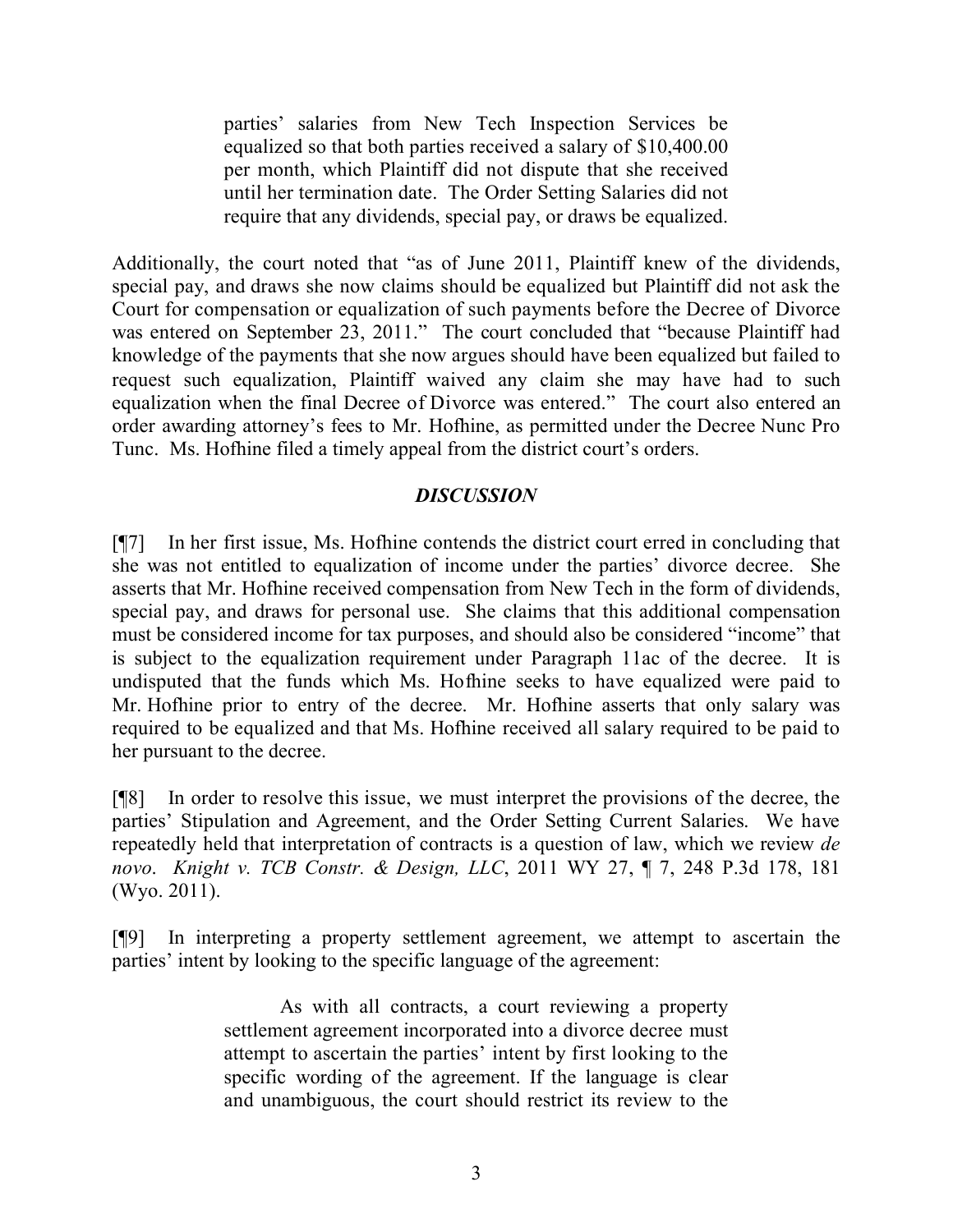four corners of the document. That is, a court should not resort to extrinsic or parol evidence or rules of contract construction to avoid or enlarge the clearly expressed intent of the parties. It may, however, confirm its understanding of otherwise seemingly unambiguous language by reviewing evidence which, although extrinsic to the contract, complements that language by clarifying the context in which the agreement was drawn.

*Dowell v. Dowell (In re Dowell)*, 2012 WY 154, ¶ 18, 290 P.3d 357, 361 (Wyo. 2012) (citations omitted).

[¶10] Ms. Hofhine's claim that she is entitled to payments equaling Mr. Hofhine's withdrawals from New Tech is based on the language of Paragraph 11ac of the parties' divorce decree. As noted above, that paragraph provides that Ms. Hofhine

> shall have as her sole and separate property . . . An amount to be paid by Defendant to Plaintiff to equalize the incomes of the parties to the date of termination of Plaintiff's employment as set forth above, pursuant to the provisions set forth in the Order Setting Current Salaries . . . filed by the Court on November 5, 2010 which equalized the salaries of both parties.

Ms. Hofhine asserts that the term "income," as used in this paragraph, includes all payments received by Mr. Hofhine from New Tech including payments received prior to entry of the decree. As support for her definition of the term "income," Ms. Hofhine relies on our decision in *Teeples v. Teeples*, 2012 WY 127, ¶ 11, 286 P.3d 134, 136 (Wyo. 2012), in which we noted that, under Section  $301(c)(1)$  of the United States Internal Revenue Code, "If a corporation makes a distribution of property to a shareholder with respect to that shareholder's stock, the portion of the distribution which is a dividend must be included in the shareholder's income as well." Ms. Hofhine's reliance on our decision in *Teeples*, however, is misplaced. In *Teeples*, the appellant received a payment from the appellee pursuant to the parties' Property Settlement Agreement. The appellee paid the appellant with funds from an S corporation he received in the divorce. The appellant claimed that because she had previously been a shareholder in the S corporation, the payment constituted a dividend and impermissibly increased her income tax liability. We concluded, however, that under Section 26 U.S.C.A. § 301(c)(1) of the Internal Revenue Code, the appellant was taxed properly on "income" earned by the S corporation. *Id.*, ¶ 11, 286 P.3d at 136. Unlike *Teeples*, resolution of the dispute in the present case does not depend on interpretation of the Internal Revenue Code. In this case, the parties' agreement unambiguously equates "income" with "salary."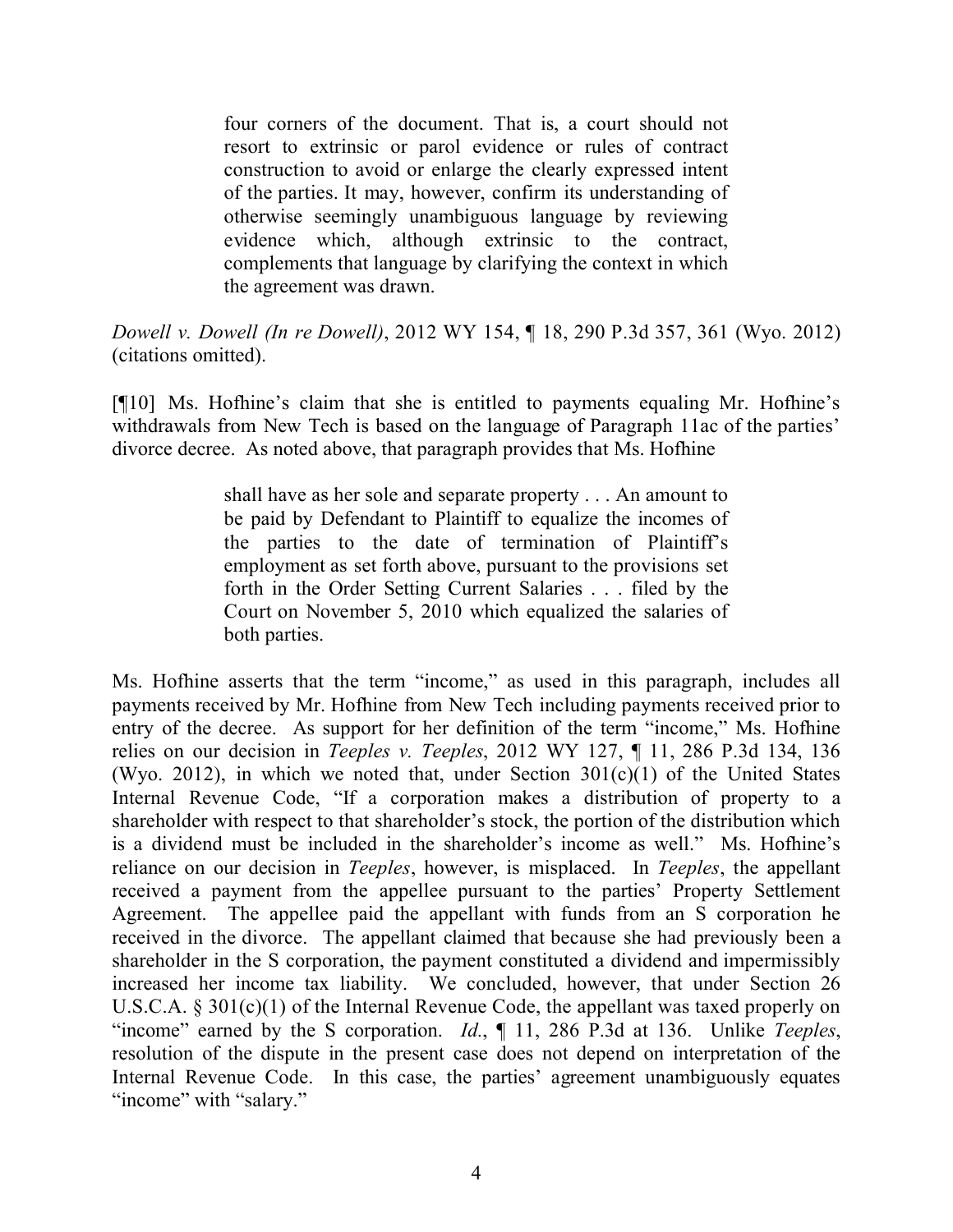[¶11] The term "income" is not defined in the Decree of Divorce, the parties' Stipulation and Agreement, or the Order Setting Current Salaries. The manner in which the term is employed in the Decree of Divorce, however, unambiguously indicates that the term is intended to be synonymous with the term "salary." First, we note that Paragraph 11ac states that Ms. Hofhine is entitled to an amount equalizing the "incomes" of the parties "to the date of termination of Plaintiff's employment." The reference to termination of Ms. Hofhine's employment suggests that the equalization of "income" is intended to mean equalization of the parties' salaries. This meaning of "income" is also suggested by Paragraph 8 of the decree, which provides that, until Mr. Hofhine satisfied his obligations under the terms of the decree, Ms. Hofhine would "continue to work for New Tech Inspection Service at her present monthly income." Further, Paragraph 11ac states that equalization of income is "pursuant to the provisions set forth in the Order Setting Current Salaries." That order, as indicated by its title, related to the parties' salaries and provided that the parties would "continue to be employed by New Tech Inspection Service at their current salaries of \$5,200.00 gross each per each semi-monthly pay period  $\ldots$ "

[¶12] Ms. Hofhine notes that the Order Setting Current Salaries also states, in Paragraph 2, that "any additional compensation from New Tech Inspection Service in the form of draws, or otherwise, shall not be paid to either party without the written consent of both parties or by court order." Ms. Hofhine suggests that this language indicates that such additional compensation is required to be equalized under the divorce decree. We do not agree. The plain language of Paragraph 2 contains no requirement that any additional compensation be equalized, and there is nothing in the Order that provides for equalization of additional compensation as a remedy for violation of the Order. Accordingly, pursuant to the Order Setting Current Salaries, which is incorporated into the divorce decree by explicit reference in Paragraph 11ac, only the parties' salaries were required to be equalized. The divorce decree confirms this interpretation by stating that the Order Setting Current Salaries "equalized the salaries of both parties."

[¶13] Additionally, under Ms. Hofhine's interpretation of the term "income," she would be entitled to payments equalizing Mr. Hofhine's withdrawal of dividends from New Tech. The effect of Ms. Hofhine's interpretation, however, would be directly contradictory to the parties' Stipulation and Agreement, which provides that Mr. Hofhine would pay to Ms. Hofhine "a total cash settlement for any and all interest in New Tech Inspection Service [in] the sum of \$375,000." The Stipulation also states that the agreement "is intended to be and shall be a full, final and complete property settlement between the parties and neither party shall make any property claim against the other except as herein provided and set forth." These provisions were incorporated into the Decree of Divorce. Ms. Hofhine's claim that she is entitled to additional compensation to equalize dividend payments made to Mr. Hofhine would effectively circumvent these provisions by allowing her to receive an additional interest in New Tech beyond the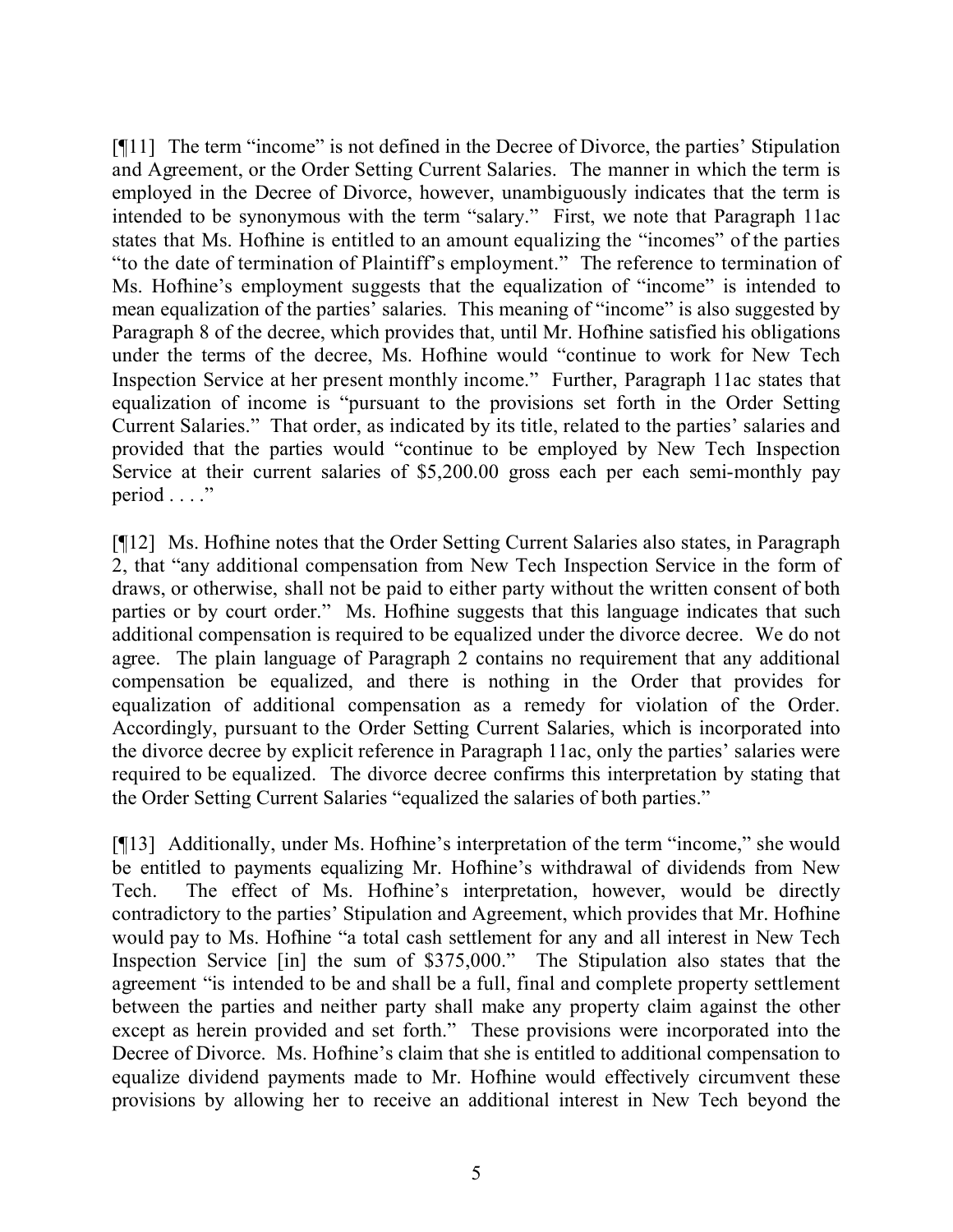\$375,000 paid to her for "any and all interest" in the company. Ms. Hofhine's claim to additional compensation under the decree also contradicts her counsel's statements in a letter to opposing counsel following entry of the original decree. In that letter, which was introduced into evidence at the hearing, Ms. Hofhine's counsel stated that "It appears that your client has satisfied all of the requirements of the Judgment and Decree of Divorce so that my client can cease working for New Tech Inspection Service at her present monthly income . . . ."

[¶14] We conclude that the plain language of the parties' divorce decree unambiguously required only the parties' monthly salaries from New Tech to be equalized. The district court did not err in denying Ms. Hofhine's request for additional compensation. Because we have found that additional payments received by Mr. Hofhine from New Tech were not required to be equalized under the decree, we need not determine whether Ms. Hofhine waived her claim to equalization of those payments.

[¶15] In her next issue, Ms. Hofhine contends the district court violated her due process rights by refusing to permit the parties or witnesses to testify at the hearing on her motion. She claims that she should have been allowed to testify and "to call witnesses to explain the surrounding circumstances, the subject matter, and the purposes of the provisions at issue in the Order Setting Current Salaries, the Stipulation, and the Decree Nunc Pro Tunc." Whether a court's action has violated a party's right to due process is a question of law which we review *de novo*. *Verheydt v. Verheydt*, 2013 WY 25, ¶ 20, 295 P.3d 1245, 1250 (Wyo. 2013).

[¶16] As we have previously stated, an opportunity for hearing in accordance with due process must be "appropriate to the nature of the case." *JKS v. AHF (In re ARF)*, 2013 WY 97, ¶ 28, 307 P.3d 852, 858 (Wyo. 2013). "The party claiming an infringement of his right to due process has the burden of demonstrating both that he has a protected interest and that such interest has been affected in an impermissible way. The question is whether there has been a denial of fundamental fairness." *DH v. Wyo. Dep't of Family Servs.*, 2003 WY 155, ¶ 38, 79 P.3d 997, 1008 (Wyo. 2003) (citation omitted). In the present case, the purpose of the hearing was to determine whether Ms. Hofhine was entitled to additional compensation under the parties' divorce decree, and if so, to determine the amount of such additional compensation. At the hearing, both parties were allowed to present argument and to introduce and explain exhibits. Ms. Hofhine did not object to the procedure, did not seek to introduce any testimony, and did not provide an offer of proof indicating the content of any proposed testimony. Additionally, the determination as to whether Ms. Hofhine was entitled to additional compensation was a purely legal issue. As we have previously discussed, the district court properly determined that the agreement was unambiguous. Under the circumstances, admission of evidence extrinsic to the parties' agreement would not have been appropriate. The district court did not violate Ms. Hofhine's due process rights.